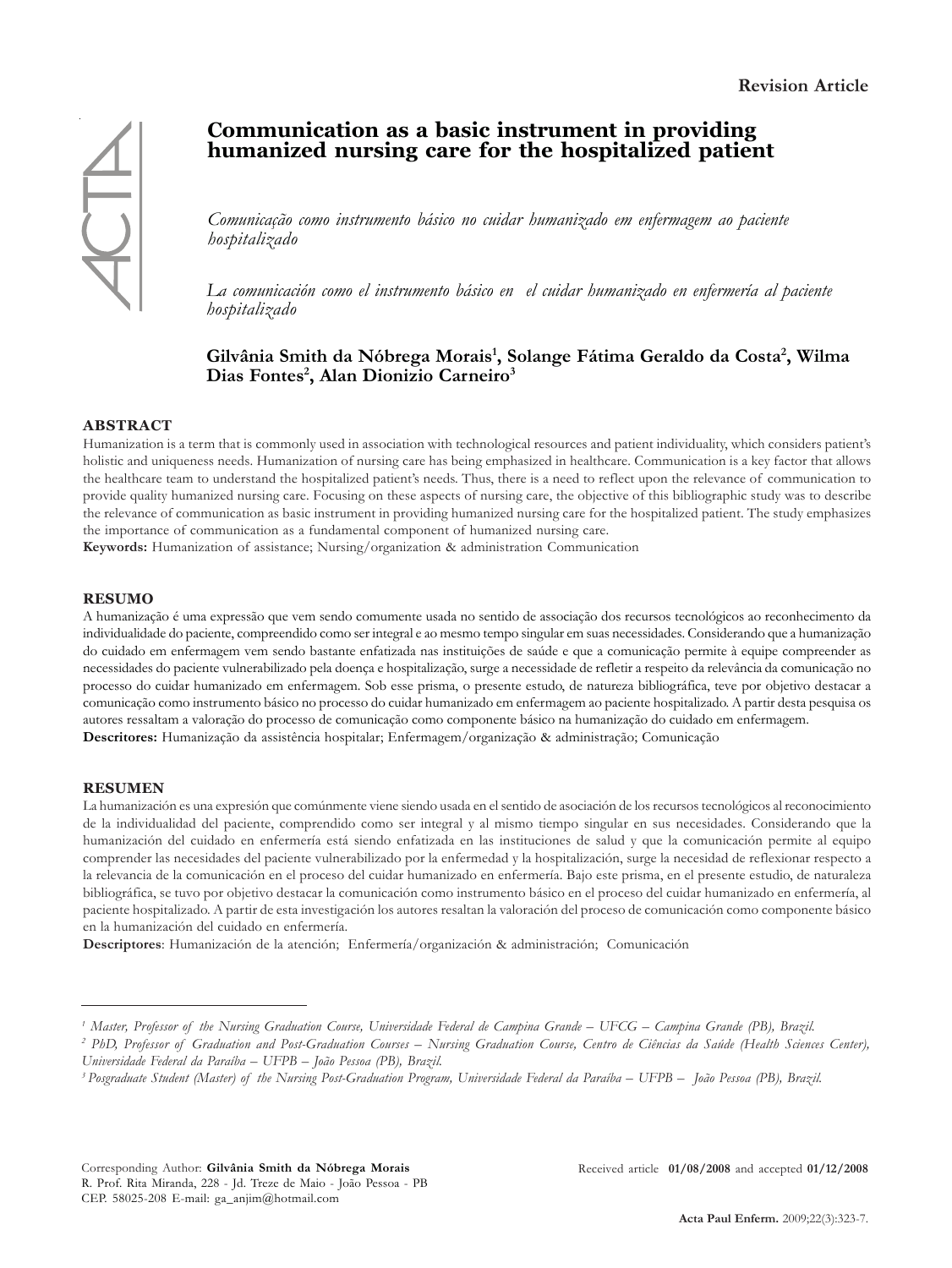# **INTRODUCTION**

The hospital admission is perceived as an unpleasant experience by the ones who have to go through it, once it is permeated by the fear of what is unknown, by the usage of technological resources, often invasive and painful, by the usage of a technical and composed language, which increases the patient's anxiety related to his/her pathological picture, and the need to share the same physical space with a person who does not belong to his/her family environment, besides the concerns regarding his/her clinical evolution<sup>(1)</sup>.

Additionally to such problem, the disease has become the core of the scientifically recognized knowledge in the health ambit, becoming even more important than the interest by the human being in which it is developed<sup>(2)</sup>. Based on this understanding, the patient is labeled by the disease he/she has, emphasizing its symptoms and prognosis, as well as an exaggerated valorization of the knowledge may be observed, in detriment of the fragilized human being carrying the disease.

During the process of getting ill and being admitted to a hospital, the healthcare team's attention is essentially given to the disease, not to the ill individual. Thus, each patient's individuality is silenced, with no space for a caregiving process which recognizes the patient's fears, insecurities, concerns, necessities, anguish and uncertainty. It does not even consider the patient's participation as an autonomous individual, who is free to express how he/she feels, perceives, and thinks about his/her condition $(3)$ .

Therefore, in the modern world, humanization is a growing demand when trying to rescue the caring process as a process of respecting and valorizing the human being.

Humanizing means receiving the patient in his/her essence, as of an effective action demonstrated by the solidarity, the comprehension that the patient is a singular being and by the appreciation of life. It means that one should be open to the others, receiving with solidarity and legitimacy the diversity, making the environment more pleasant and less stressful, so as to provide the patient a safer, warmer and more tender care.

Indeed, "professionals who develop emotional abilities, and are able to sensitize with the situations experienced during their daily lives, avoiding a technicist care, but prepared to offer a humanized care to clients, with no exploitation, domination, or distrust" $(4)$  are necessary in the hospital environment.

The expression humanization has been frequently used meaning the association of technological resources and recognition of the patient's individuality, understood as an integral being and, at the same time, a singular being with particular needs.

Considering the caring ambit, the humanization is supported by the responsible professional practice, in an effort to provide people with respect to their real and potential needs, recognizing the patient as a coparticipant in the rehabilitation and cure processes<sup>(5-6)</sup>.

Therefore, the humanized care requires a professional with technical abilities at his/her functions, besides personal competence, evidenced by the capacity to perceive and comprehend the human being the patient is, his/her existence experience, and satisfying their intrinsic needs; very much favoring the positive confrontation of the moment being experienced, besides preserving their autonomy, that is, the right to decide on what they wish for themselves, their health and body, as such right is one of the first things diminished or lost when they get ill.

It is relevant to highlight the healthcare humanization spans the respect for one's individuality, at the same time it evokes a holistic perception of such being, going beyond the biologicist comprehension of the disease and covering the psychological, social, and spiritual aspects that, either directly or indirectly, influence on the health-disease process.

Nursing is the health field profession which requires the professional stays close to clients for more time, having, as a work object, the caring that aims to establish bonds, promote the encounter, build relationships, and get to know the other<sup>(7)</sup>. The nurse should be a facilitator to promote health and biological, psychological, social, spiritual, and emotional well being to the clients, guiding them towards a better way to face the disease and hospitalization processes.

In order to do this, the nursing care should be human and holistic, under an integrated approach, which does not exclude the emotional care, more extensive and personalized to clients, generating quality assistance. However, "the nursing actions only mean something when the care results from an interactive process, where the intention to take actions and the knowledge of what is expected from each one in the caring process are manifested"<sup>(8)</sup>.

Thus, nursing professionals should use communication as an instrument to humanize the care, dialoguing with patients, aiming to clarify doubts regarding the treatment, diagnosis exams, or clinical procedures, minimizing the anxiety caused by the patient's passive condition, imposed by the disease and hospitalization.

The dialogic interaction between the caregiver and the patient receiving care presents itself as a possibility to build humanized caring practices, thus, the communication importance is undeniable with regards to its incentive to humanization and nursing care, once it enables a better understanding of the needs patients have,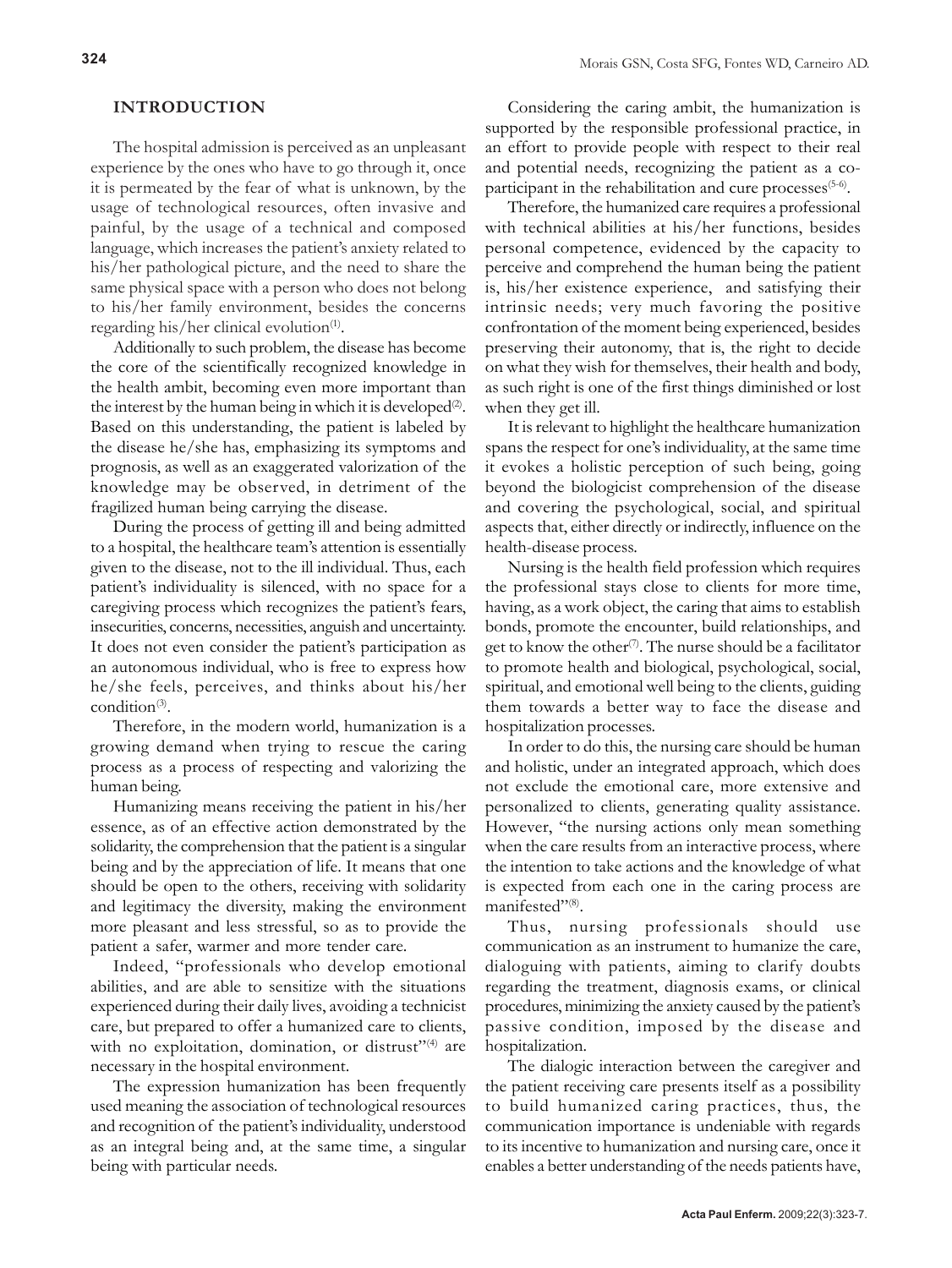due to their vulnerability caused by the disease and hospitalization.

Considering the above exposed, the present study aimed to highlight the communication as a basic instrument in the humanized caring process when nursing a hospitalized patient.

## **METHODS**

This is a bibliographic research, consubstantiated in the literature related to the proposed theme. It is important to highlight that the modality of this study type is based on the dissemination of theoretical contributions concerning a certain subject $(9)$ . Thus, in order to accomplish the present article, the authors followed some methodological steps, as described below.

As a first step, a survey on the bibliographic material regarding the proposed theme was done, as of an extensive literature review, which occurred in the first quarter of 2008. Online and printed sources were included, such as books and periodical articles, totalizing around thirty references covering the theme.

With regards to printed references, some of them were acquired from the Library of the Nursing Post Graduation course, Universidade Federal da ParaÌba, and others, from the researchers' personal files. The online references were obtained from the Scientific Electronic Library Online database - SciELO; Literatura Latino-Americana e do Caribe em Ciências da Saúde - LILACS (Latin American and Caribbean Health Sciences Literature) and from the International Health Sciences Literature - MEDLINE.

After that, all the bibliographic references considered relevant were accurately selected according to the subject proposed by this study. Therefore, the bibliographic material chosen for the elaboration of this article talked about communication as a basic instrument for the caring practice, or about communication as a tool for the care humanization. This was the inclusion criteria used by the researchers to elaborate this article and review the literature.

The next step was to carefully read each article and highlight some excerpts according to each topic approached and their respective references, aiming to accomplish the above mentioned research, as of the elaboration of a preliminary text, covering the main points of the proposed study. .

After the elaboration of the present article, the authors searched for gaps in its structural coherence, subsidizing, subsequently, the final research report.

It is also important to highlight that the researchers considered the ethical principles from the Código de Etica dos Profissionais de Enfermagem (Nursing Professionals Ethics Code) – Resolution n.º 311/2007<sup>(10)</sup>

from the Conselho Federal de Enfermagem (Nursing Federal Council), with regard to the elaboration of scientific researches.

# **REVIEWING THE LITERATURE**

The communication is inherent to the human behavior and pervades all its actions when performing a function. Etymologically, the word "communicate" comes from Latin *comunicare*, which means *become common*. Therefore, the communication may be understood as a ìprocess to exchange and understand messages that are sent and received", as of which "people perceive each other, share ideas, thoughts, and purposes meanings"<sup>(11)</sup>.

Communication involves interpersonal competence during interactions and is the basis of the relationship among human beings, besides being a "vital and reciprocal process capable of influencing and affecting people's behavior"<sup>(12)</sup>.

The communicative act, while an interactive and interpretative phenomenon, reveals the necessary relationship among human beings once it is from the communicational process we share experiences, anguish, and insecurities at the same time we satisfy our needs while relational beings.

Therefore, communication is an important factor to help understand the emic, that is, what is lived by people, and is essential for nursing care, improving the quality of the assistance given to the patient going through the anxiety and stress deriving from the disease and hospitalization processes.

Communication in the hospital scenario allows an authentic care is given to patients, not only a regular care, for it helps them manifest their needs to search for solutions, emphasizing individuality, promoting an interpersonal relationship as to minimize de depersonalization process experienced by the inpatient as of an integral caring, perceiving the human being as a biological, psychological, social, and spiritual being, not as a being fragmented into his/her functional systems.

With such scope, the nursing care as a humanized assistance practice should be focused on the need for communication as a strategy to bring patients-staff closer, on the reconstruction of the relationship between the nursing professional and the human being hospitalized, directly reflecting on the quality of the services rendered by health institutions and on the way they are perceived by users.

Communication has had an important role for nursing with regards to a competent and humanitarian care, and it should reach a broader sense, which privileges the patient through a therapeutic relationship, understood as an interactive and personalized process, involving affinity, understanding and acceptance between nurse and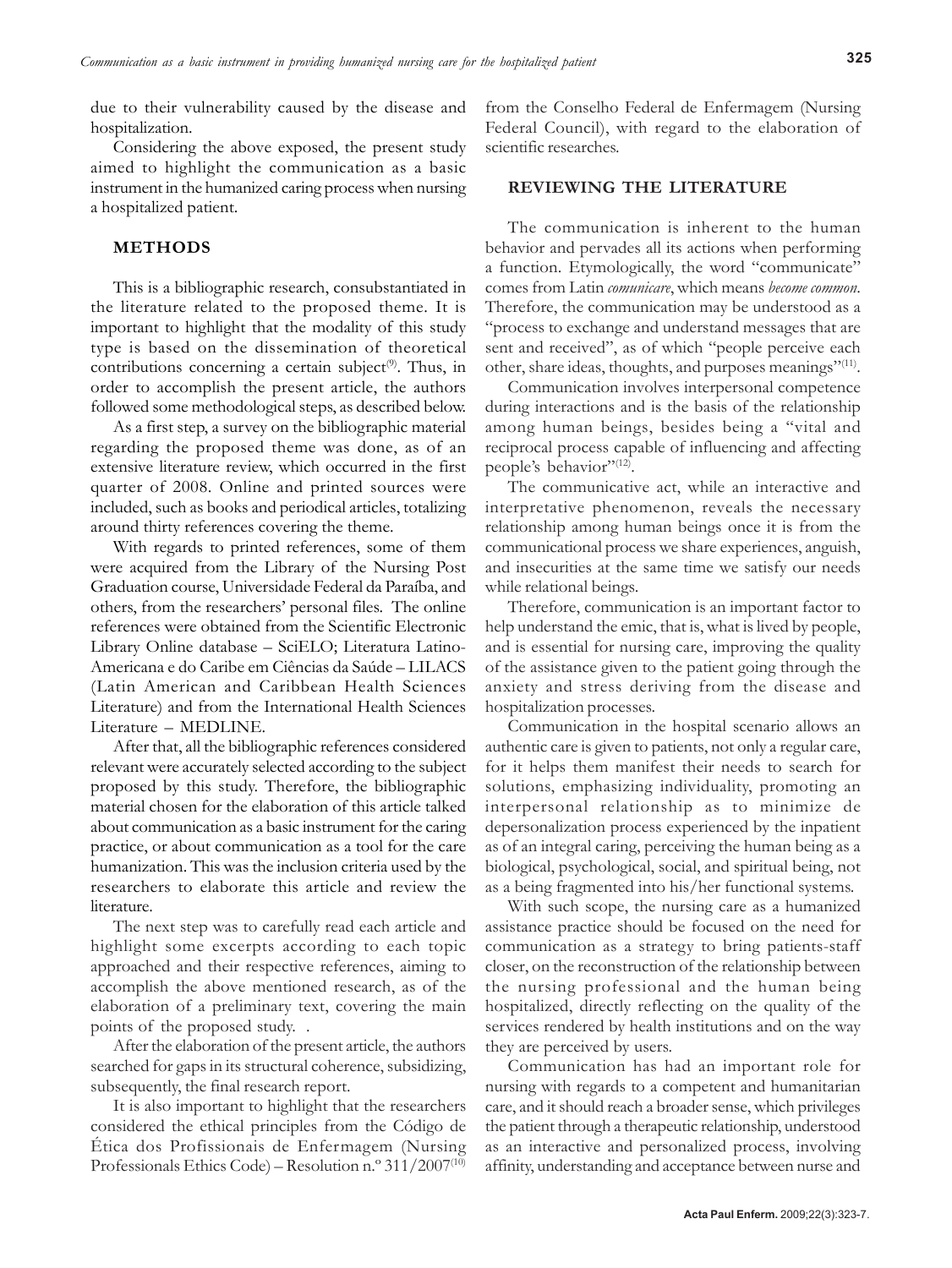patient $(13)$ . It is understood, then, that the dialogue "will only be regarded as care if it affects the other on what they expect and wish $"^{\text{\textcircled{\tiny 7}}}.$ 

Based on this understanding, it is necessary that nursing professionals aim to communicate with patients in an attentive and respectful way, using an accessible language, as well as non-verbal communication, thus establishing a genuine communication, offering the necessary elements to satisfy patients fragilized by the hospitalization process, by providing care which helps them describe their experience, prioritizing what they think and feel.

Therefore, communication in the relationship between patients-nursing professionals is a basic instrument to build strategies that aim a humanized care, such as, for instance, utilizing an accessible language, valorizing the attentive listening, a smile or an expression of confidence, a look that demonstrates tranquility, an affective touch that provides support and comfort, a word that encourages and elevates the patients' self esteem.

Concerning communication as an instrument to humanize the nursing care, it is essential for the staff to develop "their perception and sensitivity, so as to get closer to the other and enable the full expression of what is communicated and heard, resulting in a differentiated care $^{\prime\prime(8)}$ .

It is relevant to highlight that the promotion of a human care is influenced by an efficient communicational process between the nursing professional and the patient, either verbally or non-verbally, and through a common signification universe developed during the nursing practice, which is guided by the art of understanding and sharing messages that are sent and received $(1,14)$ .

In the communicational process, it is also important to highlight that verbal and non-verbal communication strengthen the affective bond between the nursing professional and the patient, providing an intersubjective relationship, emphasizing the individual needs of each patient.

In this context, the verbal communication value is undeniable for the nursing professional-patient relationship, once an understandable language used with patients allows them to obtain information concerning their disease, clinical treatment, and prognosis, offering elements for the patient's satisfaction, once it becomes a way to clarify questions raised, as well as it helps on the description of the experience lived by the patient<sup> $(13)$ </sup>.

On the other hand, non-verbal communication enables nursing professionals to recognize the patients' real feelings upon hospitalization, besides being an important resource with regard to understanding doubts manifested along the communication process, which is effective when people start trusting each other. Through non-verbal communication it is possible to notice

difficulties on the verbalization, patients' dissatisfactions regarding the care they are receiving, once through this type of communication it is possible to observe a process of exteriorization of the psychological being<sup>(15)</sup>.

Non-verbal communication, while body language, destitute of words, but full of meaningful expressions, is perceived as a "complex interpersonal interaction, of which we have little consistency, occurring, sometimes, out of our control" whose "knowledge amplifies our professional perception and is another instrument to improve nursing assistance quality"<sup>(16)</sup>.

It is very important to remark that therapeutic communication consubstantiated into verbal and nonverbal language contributes to a human care in the nursing area and provides room for patients to learn. Therefore, it will allow patients and nurses to be closer, through a trust-based relationship.

When the dialogue with the inpatient is established as an instrument for humanitarian care, the nursing professional is invited to friendly listen to their needs, giving them freedom to suggest solutions, providing, subsequently, well being, when they notice someone is concerned with their condition of fragility due to the disease.

With this scope, it is essential to establish communicational aspects between nursing professionals and patients, generating satisfaction and an effective care, receiving the patient as a person who has the necessity to relate to others and express anguish, fear, and doubt, mainly with regard to the passive condition due to hospitalization.

Therefore, the communication principle, the capacity human beings have to communicate and inter-relate with others, requires that nursing professionals make efforts so that it is fully understood and accessible, with no gaps caused by personal prejudices the professional may have, nor authoritarian behaviors, once the communicational process is a way to establish a relationship to help patients upon the health-disease process being experienced.

## **FINAL CONSIDERATIONS**

The modern world demands healthcare professionals are more and more capacitated, mainly in relation to technology, requiring attributes and knowledge to respond to the demands imposed by the technicalscientific advances. Therefore, the interpersonal relationships end up in an inferior condition, where reason predominates over emotion, and having is valorized in detriment of being.

Thus, it is extremely important to promote a humanized care that preserves the patient's dignity, perceiving him/her in a holistic and integral way, generating a therapeutic encounter, as of which the